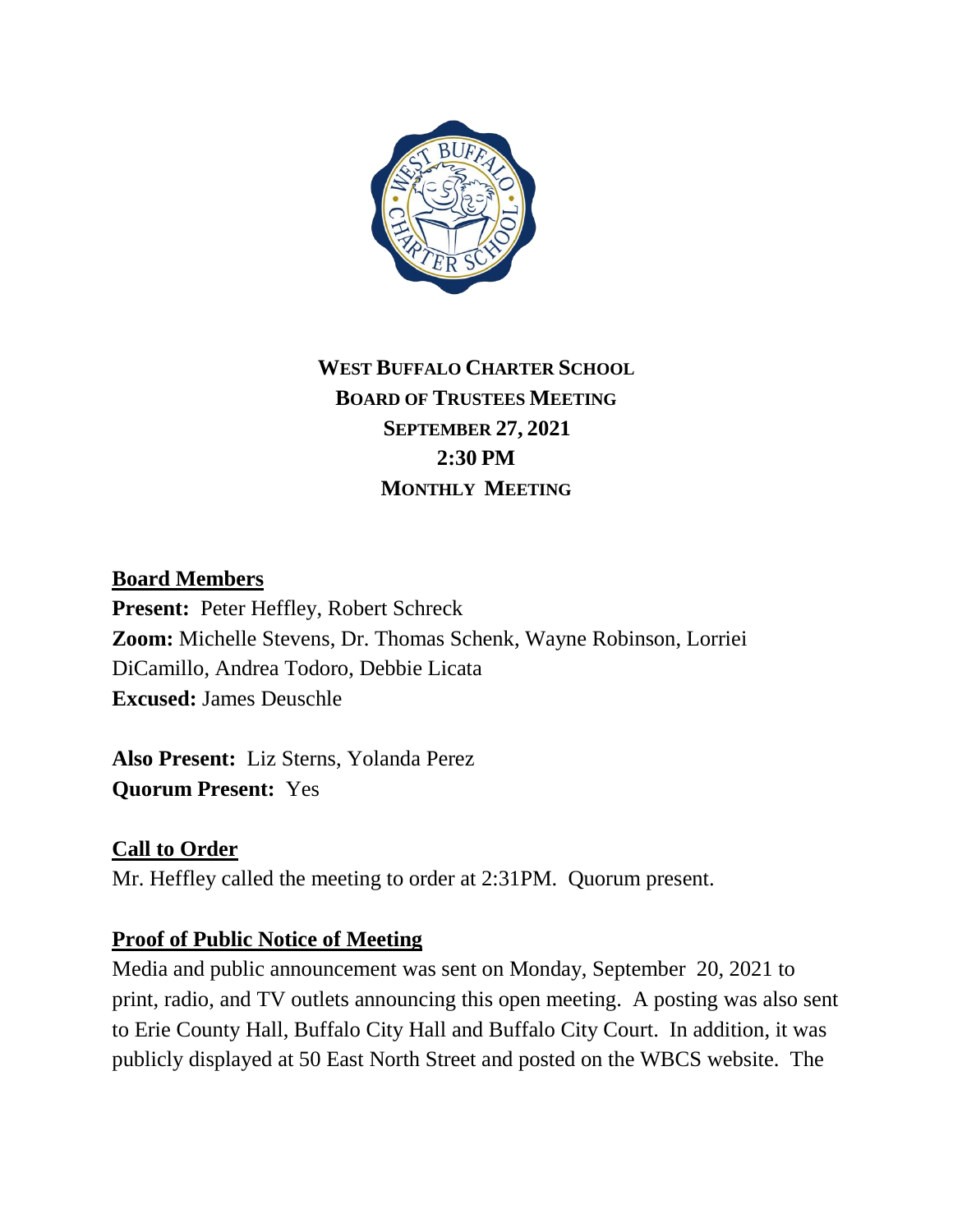Board of Trustees was duly notified of this meeting well within the timeline of our bylaws.

## **Monthly Meeting**

• The August 30, 2021 meeting minutes were presented for approval.

# **Upon motion duly made by Dr. Thomas Schenk and seconded by Mrs. Debbie Licata the August 2021 minutes were approved as presented. All in favor. Non-opposed.**

## **Financial Report**

Mrs. Sterns presented the financial reports for the period ending August 30, 2021 (a copy is attached hereto and made a part hereof.)

**Upon motion duly made by Mrs. Michelle Stevens, and seconded by Robert Schreck the August 30, 2021 financials were approved as presented. All in favor. Non-opposed.** 

## **School Leader Report**

Mrs. Todoro presented the School Leader Report (a copy is attached hereto and made a part hereof.)

**Upon motion duly made by Dr. Thomas Schenk and seconded by Mrs. Lorrei DiCamillo, the Unvaccinated Testing Policy was approved as presented. All in favor. Non-opposed.** 

**Upon motion duly made by Mrs. Michelle Stevens and seconded by Mrs. Lorrei DiCamillo Approval of new hire for the CT position All in favor. Non-opposed.**

**Lorrie DiCamillo excused from the meeting at 3:27pm**